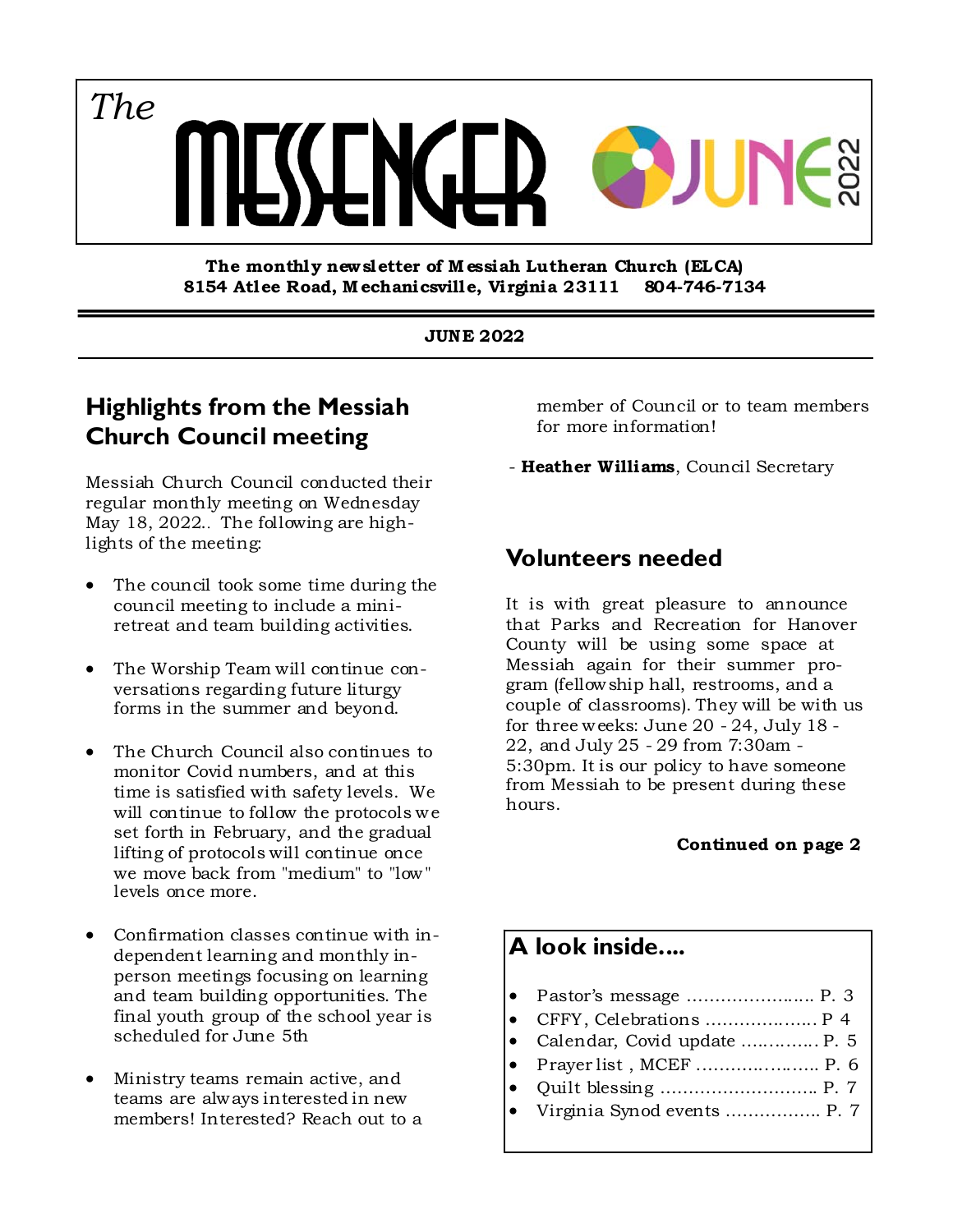#### *The Messenger*

**Published monthly by Messiah Lutheran Church, ELCA 8154 Atlee Road, M echanicsville, VA 23111 Church Off ice: (804) 746-7134 FAX: (804) 746-5579** 

> **Rev. Ryan Radtke, Pastor Email: messiahmechpr@gmail.com Ph: 507-360-7276 Office hours: TBA**

**Davina Winn, Administrative Assistant Office email: messiahmech@gmail.com Office hours: Mon. & W ed. 7:30 am—3 pm Tues., Thurs., Fri. 7:30 am—12 pm** 

> **Susie Weaver, Newsletter Editor Ph: 804-559-3503 Email: susiew 51@comcast.net**

**VISIT OUR M LC W EBSITE: http://www .messiahmech.com** 

## **Your 2022 Church Council And Associate Members**

**Teresa Gigante ……..** Council President **Anita Philp ……..** Vice-President **Heather Williams ……** Secretary

**Dianne Absher M arilyn Gunn Roger Schroeder Diana Sondor Debbie W alker** 

#### **Council Liaisons**

| Christian Formation  Anita Philp |  |
|----------------------------------|--|
| Evangelism  Heather Williams     |  |
| Fellowship  Marilyn Gunn         |  |
| Finance  Teresa Gigante          |  |
| Property  Roger Schroeder        |  |
| Social Ministry  Dianne Absher   |  |
| Stewardship  Diana Sondor        |  |
| Worship  Debbie Walker           |  |

**Shawn W armbrod** ….…..Treasurer **Bill W eaver…….** Financial Secretary  **Sue Gilnett, RN**...Parish Nurse

### **Volunteers needed Continued from page 1**

On the days that Davina is working, she fills that roll. Volunteers are needed for the times that she is not working. There are no expectations other than opening and/or closing the building if needed, and simply being in the building should something arise that would require our attention. A person who teleworks from home could even volunteer since our internet has improved significantly. A volunteer could also read a book, watch a movie, or bring a project from home.

PLEASE SEE THE SIGN -UP SHEET on the bulletin board in the narthex for time slots. If you have any questions, please contact **Donna Shaw** or **Pastor Ryan**. Your help is truly appreciated!



**Pastor Ryan's office hours** are posted for the upcoming week in each Sunday's bulletin. Schedule an appointment via messiahmechpr@gmail.com And 507-360-7276

Pastor Ryan's day off is Monday.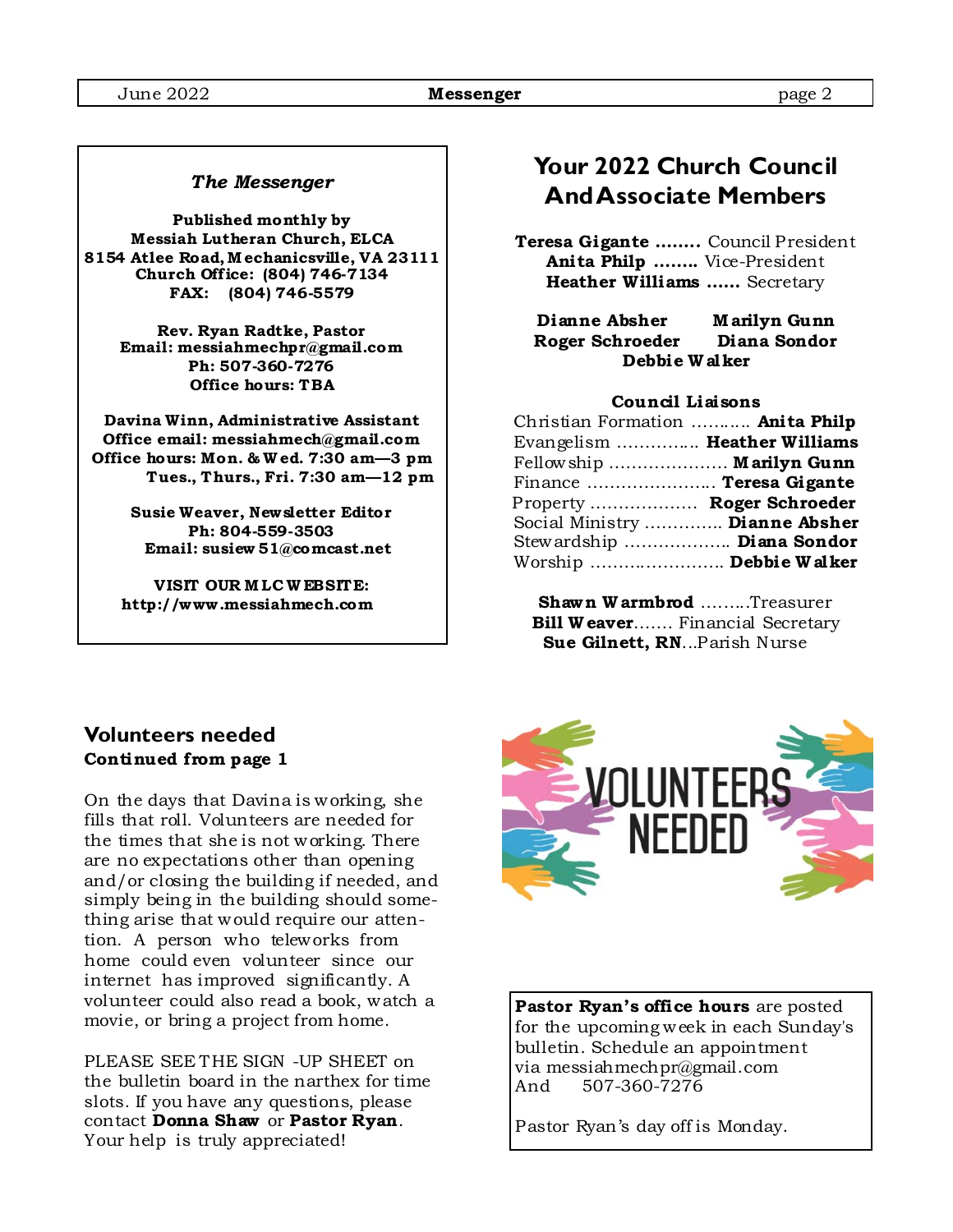## **Pastor's message**

**De**ar church family,

To be honest, I write this newsletter article with a conflicted heart. On the one hand, it's summertime! I'm hearing from folks in the church and the community about how excited they are to be on break from school, how much they are looking forward to summer vacations, to pools being open, to the weather, and to all the other joys we associate with this sunny season. I'm hearing people share the joys in their lives and their families as life continues to inch back to normal. I'm very excited by the prospect of a ministry project that is percolating among three of our ministry teams and others – the Holy Spirit is up to something in our congregation indeed! Stay tuned for more details as we get our last couple of ducks in a row. I'm really, really happy about what's been going on in our church, and what's starting to peek at us over the horizon.

At the same time, my heart is heavy. Yet more rounds of shootings, violence, hateful rhetoric, and, at my most pessimistic, no real hope that anything will actually change. I know so many others are angry; heartbroken; hopeless; numb; grieving. For some it's all of these things at once. Not to mention all the other headlines of war and hunger and hatred, and the deeply embedded and longstanding issues at the roots of these problems that seem inextricably tied up with our human family's experience. And, Covid numbers crept back up again, low-level protocols have activated in worship, and I've heard of more Messiah folks or their family members testing positive this round than ever before.

Like I said: my heart is conflicted.

June 5th is the date of the festival of Pentecost this year. It's a story full of motion and emotion. The disciples are still conflicted in their own hearts about what would happen now that the resurrected Jesus had ascended, while them left holding the reins. And the Holy Spirit rouses them up, drives them out of the house, and propels them into the streets. But that's not all: the Holy Spirit also equips them and blesses them and lights them up so that they can share the good news with everyone, in ways they will understand it: that Jesus, the Messiah, the Son of God, died and was raised to save them from sin, to defeat the power and sway of death, and to give them new life to love and serve the least and the lost.

The good news is still just as needed and just as powerful today. The Holy Spirit is still equipping us, still taking our conflicted hearts and healing them, still sending us out with a proclamation to share and lives to affect. I'm hoping that the Holy Spirit can take the good things and help me to hold them in my heart, so they don't get eclipsed by the bad stuff that is around us and fighting for heart-space, too. And I pray that the Holy Spirit will propel all of us, conflicted hearts and all, out into the world to hurt with those who hurt and to share good news for the sake of the world that God sent His Son to save.

In this season that usually brings to mind thoughts of celebration, vacation, and relaxation, may the Lord bless us and keep us; may the Lord's face shine on us with grace and mercy; may the Lord look upon us with favor and give us – all of us – peace.

In Christ, **Pastor Ryan**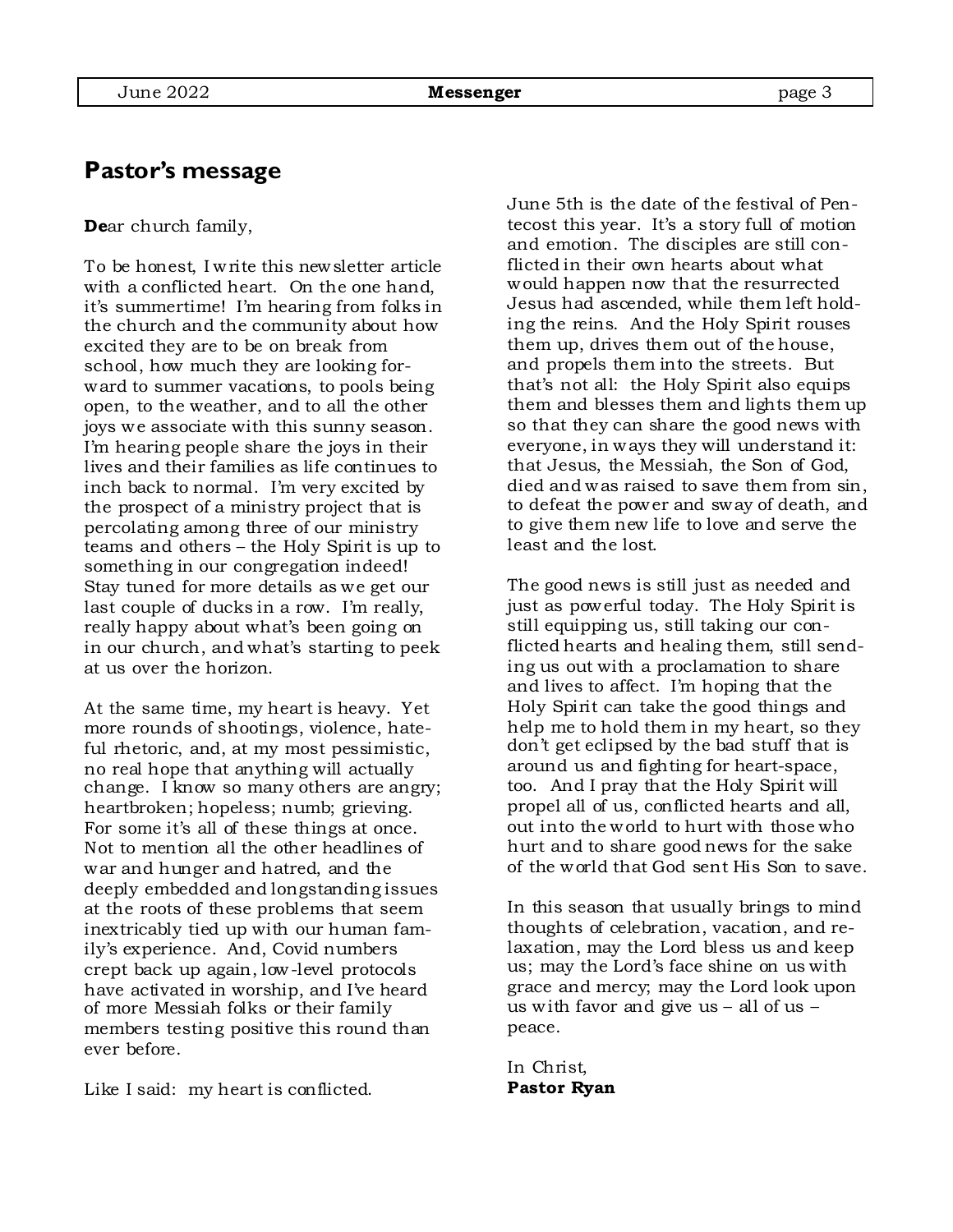

## **CFFY: Christian Formation For You**

#### Sunday School Summer Break

The end of the school year is upon us and as we have in past years, we will also take a break from Sunday school in June, July and August. June 5th will be the last meeting until Rally Day in September.

#### Congregational Picnic

Coinciding with the end of the Sunday school year, we will have our congregational picnic on Sunday June 5th, immediately following the service. Come one, come all and please sign up to bring a side dish, salad or dessert. Fried chicken will be provided!

VBS Night for ALL– The Body of Christ Mark your calendar for July 6th when Messiah will host a night of VBS activities. This event is designed to bring our entire church family together to eat a meal, sing songs, play games and make crafts while we immerse ourselves in the truth that we ARE the body of Christ.

We will need a head count to ensure that we have enough food and supplies so please call **Davina** at (804) 746-7134 to RSVP. If you would like to help by leading a game or a craft, please email **Anita Philp**  at anitaphilp1961@gmail.com .

Respectfully Submitted by **Anita D. Philp**





- 13 **Adam Dworak Sr.**
- 14 **Wesley Williams**
- 15 **Lois Schroeder**
- 17 **Anna Radtke**
- 17 **Will Radtke**
- 18 **Rosalee Cline**
- 20 **Karoline Combs**



- 5 **Teresa (& Mike) Gigante**
- 16 **Ken & Sheila Whirley**
- 21 **Gordon & Marilyn Gunn**

If you would like YOUR birthdays & anniversary included in the newsletter, please call **Davina** (746-7134) or send an email to messiahmech@gmail.com.

# **Women's Bible study**

Our last WBS gathering will be on Wednesday, June 8 at 6:30 pm where we will have our pot luck dinner. All are invited. This would be a good time to meet all our members.

We will not be meeting again until September. Plans are in the works to hold WBS during the day. More on this to come.

- Rosalee Cline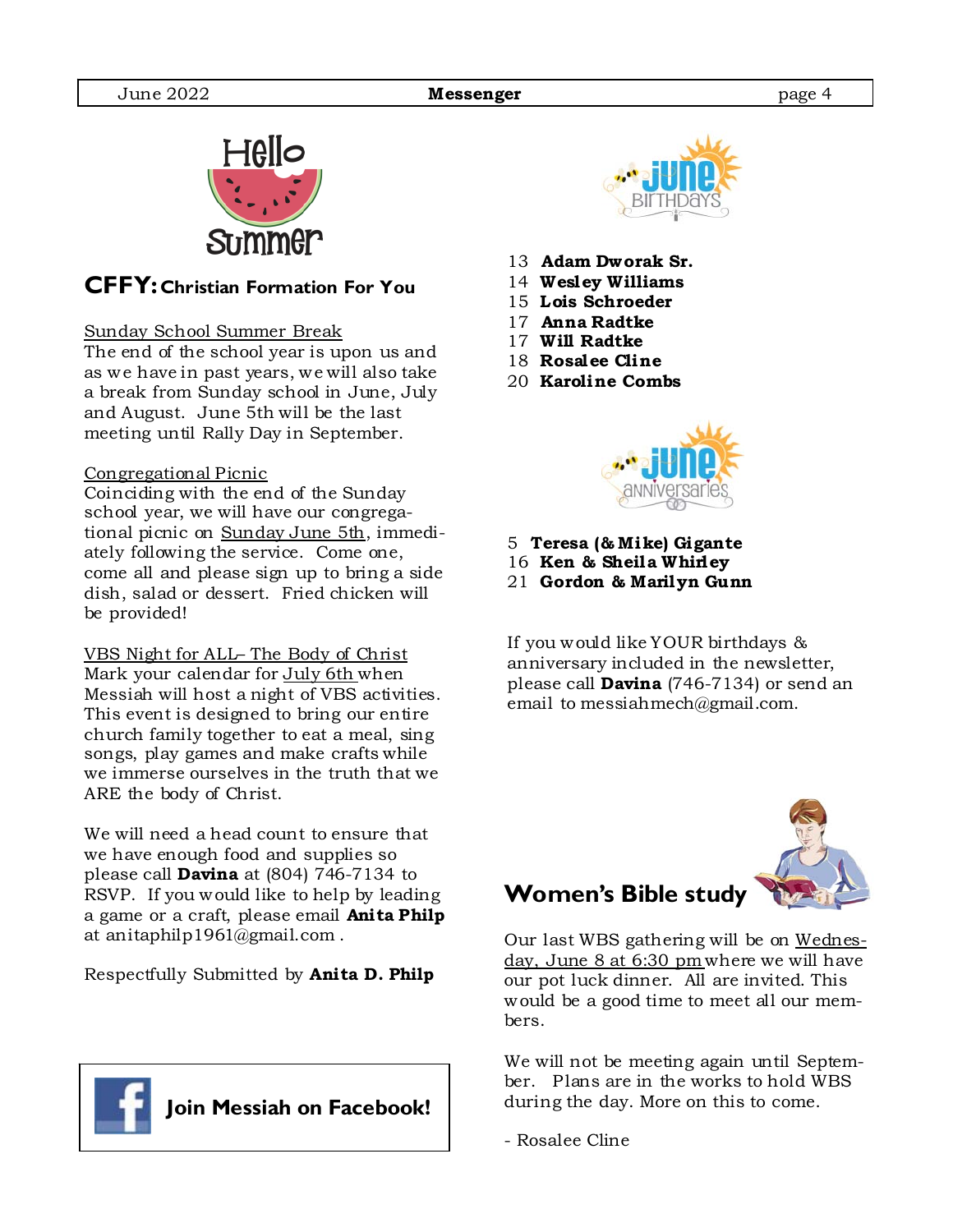|                      | <b>June 2022</b>                       |  |       |  |   |   |
|----------------------|----------------------------------------|--|-------|--|---|---|
| S                    | F                                      |  | T W T |  | м | S |
|                      | 2 3 4                                  |  |       |  |   |   |
| 5 6 7 8 9 10 11      |                                        |  |       |  |   |   |
| 12 13 14 15 16 17 18 |                                        |  |       |  |   |   |
|                      |                                        |  |       |  |   |   |
|                      |                                        |  |       |  |   |   |
|                      |                                        |  |       |  |   |   |
|                      | 19 20 21 22 23 24 25<br>26 27 28 29 30 |  |       |  |   |   |

- 1 9:00 am Quilting Group
- 5 PENTECOST
	- 9:15am All Souls Worship Service (Sanctuary)
	- 9:15am Christian Formation
	- 10:45am Messiah Lutheran:
	- Worship Service
	- 11:30am Confirmation Youth Group Church Picnic 12 noon
- 9 6:30pm Women's Bible Study
- 12 TRINITY SUNDAY
	- 9:15am All Souls Worship Service (Sanctuary)
	- 9:15am Christian Formation
	- 10:45am Messiah Lutheran: Worship Service
- 15 Pastor on Vacation 9:00am Quilting Group 6:15pm Council Meeting
- 16 Pastor on Vacation
- 17 Pastor on Vacation
- 18 Pastor on Vacation
- 19 FATHERS DAY
	- Pastor on Vacation
	- 9:15am All Souls Worship Service (Sanctuary)
	- 9:15am Christian Formation 10:45am Messiah Lutheran:
- Worship Service 20 Pastor on Vacation Secretary on Vacation 7:30am Hanover Parks & Recs (Youth Summer Camp)
- 21 FIRST DAY OF SUMMER Pastor on Vacation Secretary on Vacation 7:30am Hanover Parks & Recs (Youth Summer Camp)
- 22 Pastor on Vacation Secretary on Vacation 7:30am Hanover Parks & Recs (Youth Summer Camp)
- 23 Secretary on Vacation 7:30am Hanover Parks & Recs (Youth Summer Camp) 6:30pm Women's Bible Study
- 24 Secretary on Vacation 7:30am Hanover Parks & Recs (Youth Summer Camp)
- 26 9:15am All Souls Worship Service (Sanctuary)
	- 9:15am Christian Formation 10:45am Messiah Lutheran:
	- Worship Service
- 28 1:00pm Evangelism Team Meeting
- 30



Recently, the community levels posted by the CDC put Hanover County back in the "high" category for COVID cases once again. We have also had an upswing in the number of church members reporting that either they themselves or close family members have been testing positive. According to the protocols the Church Council set, if numbers were to reach this level again, we will be requiring masks for all activities in the building.

The church picnic scheduled for June 5th, being an outdoor event, is still set to proceed. In the case of inclement weather we will set June 12th as a rain date.

We will continue to monitor the reports and keep you all posted. Please continue to pray for those who are sick and their families, for our community, and for this latest wave to be the last.

Stay tuned for further updates.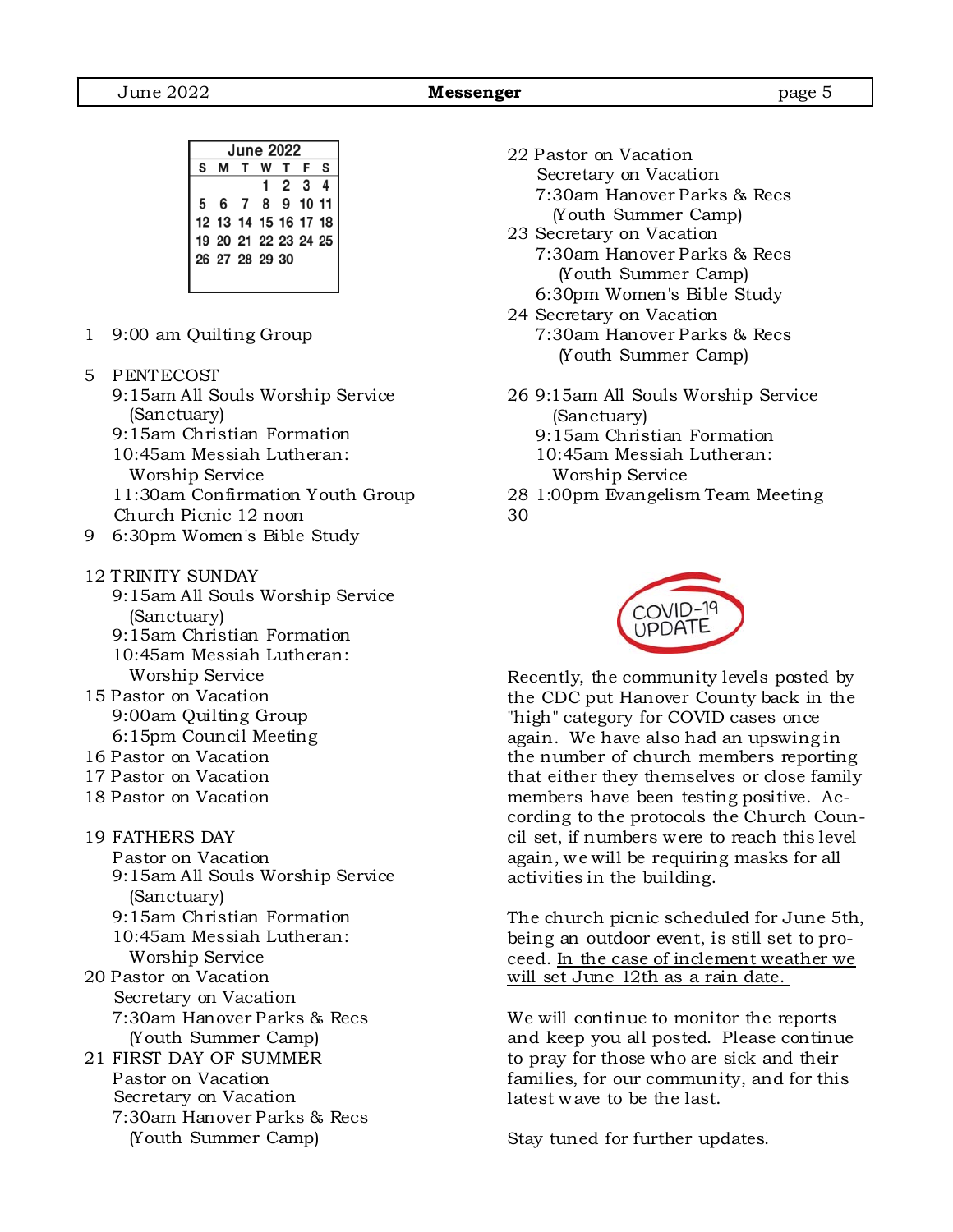## **We pray for each other:**

**LeRoy Albertson; Debbie Anton; Annette Buckholtz; Bruce Carr; Johnnie Collie; DeGrazia family, Adam Dworak, Sr.; Bonnie Dworak; Ted Ford; Jackie Garbett; Steve & Sue Gilnett; Karen Jones; Ruth Schroeder.** 

## **We pray for our extended family and neighbors:**

**Anton Family; Danny Allen**, friend of the Whirleys; **Dwayne Collie**, Johnnie's brother; **Griffen Deere,** brother of Leroy Deere; **Don Gresco**, former member of Messiah; **Ethan Hamilton and family; Brenda Holcomb,** Sally & Charlie Bennett's cousin; **Joan Laudig,** Susie Weaver's mom; **W oody M allory,** neighbor of Anita Philp; **Tim Schroeder,** Roger's nephew; **M ary Streesman**; **Susen W eaver,** daughter-in-law of the Weavers; **Gayla**, friend of Rosalee Cline; **Gayle,**  friend of the Whirleys; **Harry,** child of friend of the Andersons; **Jenna,** niece of Steve Gilnett; **John**, friend of Karen and Michael Morris; **Tyson,** grandson of Erna Jung.

**Our veterans, their fellow soldiers & their w aiting families; All law enforcement, firefighters and first responders; The people and pastor, Rev. Katherine of All Soul s Episcopal & our shared ministry; All those affected by COVID, in all areas of life, and for a w ay forward; All those impacted by acts of violence, at home and abroad; For all who travel ; All those persecuted in any way for their faith in Christ, especially in Morocco, Indonesia, Bangladesh, and Colombia.1** 

**<sup>1</sup>**Open Doors World WatchList 2022 http://www.opendoorsusa.org

Email **Davina** at MessiahMech@gmail.com or phone 746-7134 with your requests.

## **Words of Evangelism**

"Evangelism is not so much about reminding people about how lost they are. But how loved they are."

— Randy Worley





The MCEF OSS (One Stop Shop) continues to provide the necessities of food, clothing. rides and financial assistance to our neighbors in need.

Summer is fast approaching and the needs continue. Please consider a Christmas is the Summer donation of nonperishable food items. Current needs include pasta sauce, canned tomatoes, hearty soups, graham crackers and boxed cereal.

The clothing closet needs include men and women's new underwear (especially larger sizes). A back-to-school shopping day will be held in August for current clients. Kids school clothing and school supplies will be distributed. See narthex bulletin board for list of school items, any extra will be given to T4T (Tools for Teachers)

Thank you for your continued support of these missions.

- **Gladys Hubert**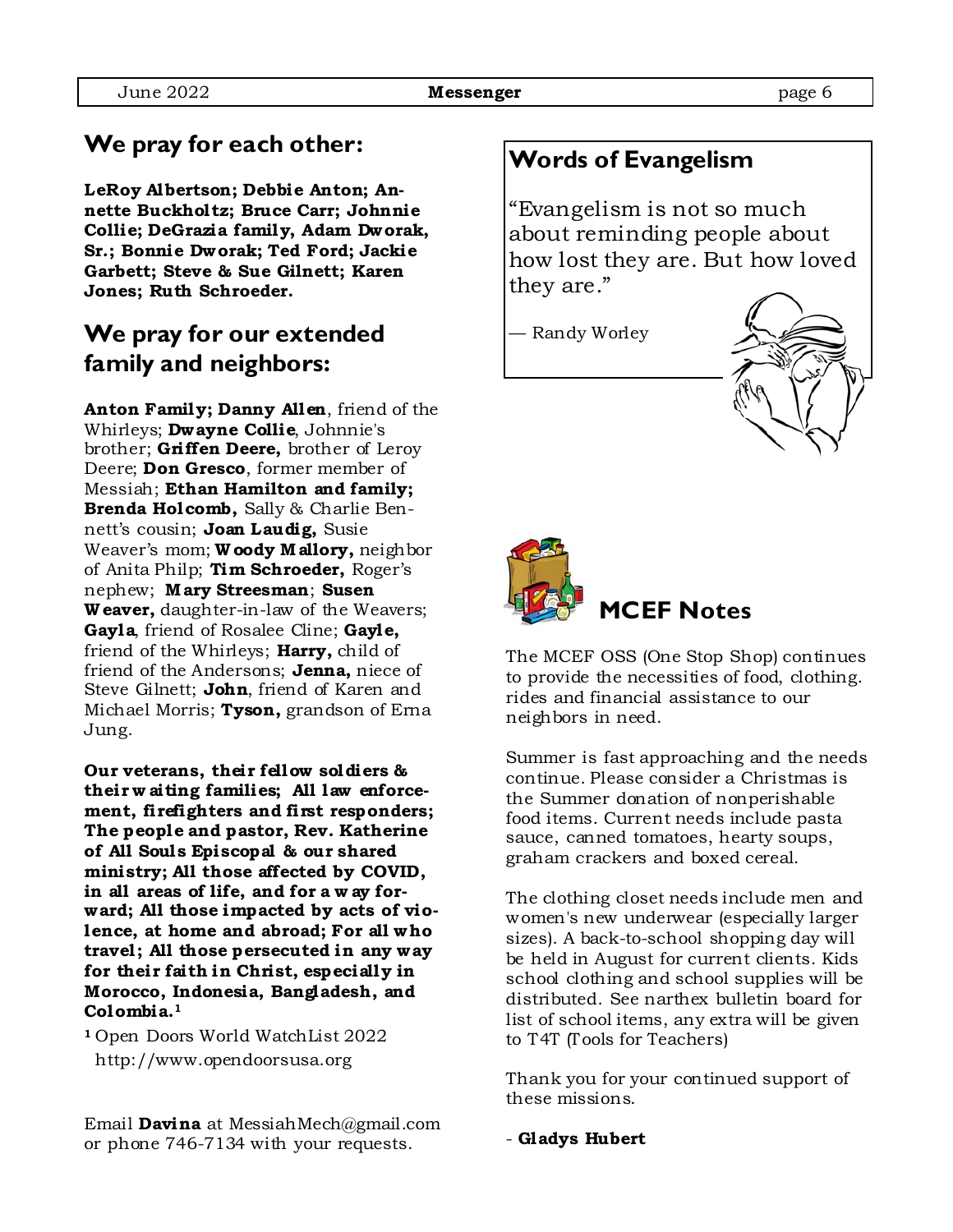# **PAL (Patches and Love)**

We finished two quilts! (see photo below) These quilts were blessed on May 22 and were packaged and taken to a local church for Lutheran World Relief pick up. The quilt package included a special bar code assigned to Messiah Lutheran Church to facilitate the tracking of the quilts and hopefully the notification of where the quilts were received.

We feel very blessed to be part of a global program that can "effect an act of love on a person's life."

We will continue to accept donations of clean cotton fabrics and large pieces for backing and items that can be used for batting (ex. Clean flannel sheets). Also, we would gladly accept monetary donations for those who would like to contribute to purchase needed materials.

If you would like to join us, please do. There is no quilting experience needed. Come. Gather. Share your time to put together the quits with PATCHES AND LOVE.



PALS members pictured (l-r): **Susie W eaver, Gladys Hubert, Linda M ahovtas, Judy Glick, Karen Umberger, and Cheryl Griffis.** 

## **Power in the Spirit registration now open For July 14-16, 2022**

What does it mean to be a leader in the Church and a follower of Jesus? The words of Saint Thomas reveal a disciple whose faith in Jesus makes him willing to go where Jesus goes, even when danger and death are real possibilities. For Thomas, it's better to be unsafe with Jesus than to stay behind as Jesus heads into dangerous places. For the Church today, we just may be called to a similar faith that goes with Jesus — even into danger. At Power in the Spirit 2022, we'll explore these themes, and more!

Come and learn! Come for fellowship! Come to serve your neighbor! Come to Power in the Spirit 2022! Check out this link for more information: https://vasynod.org/power-in-the-spirit/

## **In-person Synod Gathering Registration is open**

#### We look forward to

gathering in-person as the Virginia Synod on July 15-16, in conjunction with Power in the Spirit to celebrate ministries of service from around the Virginia Synod, gather together for worship, and learn from one another. Everyone can attend. More information at https://vasynod.org/event/virginia-

synod-gathering-and-celebration-ofservice/